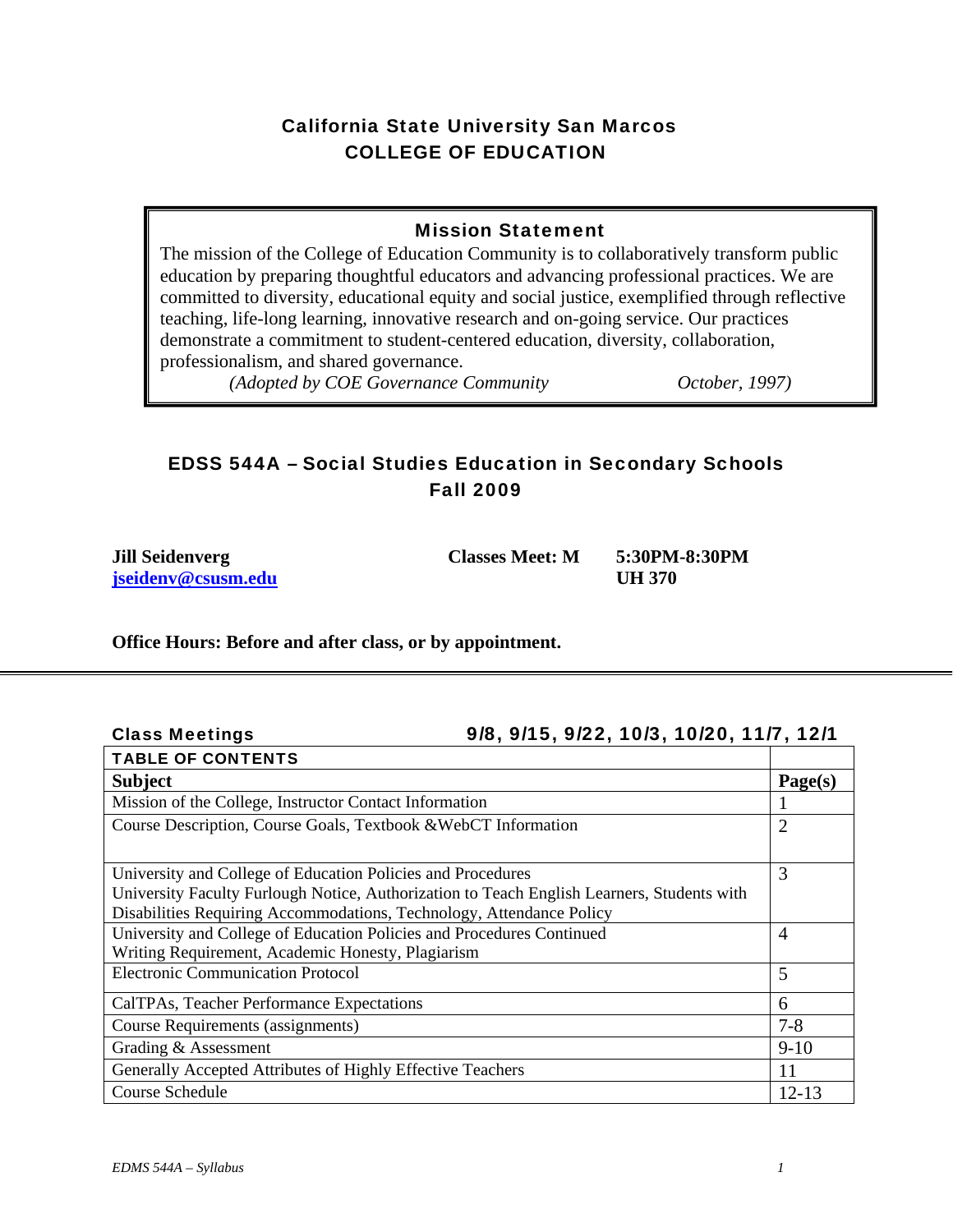## Course Description

This course is designed to introduce prospective high school teachers to the theoretical concepts, instructional methods and materials for use in history/social science instruction. Research indicates that when teachers use a variety of teaching methods integrated into the course content, students become more effectively engaged in learning. Therefore, the broad emphasis of the course will focus on the issues of planning, organization of instruction and assessment that involve all learners in higher level thinking through cognitive, affective and psychomotor activity. This instructor is committed to modeling reflective and transparent teaching in order to assist you in successfully completing the goals of this course. Social studies is perhaps the most important part of the school curriculum because it not only brings together basic skills, but it utilizes them authentically. In the social studies we wrestle with crucial questions: What kind of society do we want to have? What is a "good citizen"? Our role as educators is to help students develop responsible and thoughtful ways of thinking, believing and acting as citizens in those societies.

## Course Goals

As a result of this course, you will be able to:

1) Apply the California History/Social Science Framework, the State H/SS Standards and related documents to the classroom experience;

2) Understand the value of incorporating primary source materials, the arts, and oral history methods into social studies instruction;

3) Become aware of the multitude of community resources available to teachers and the ways in which these resources can be used to strengthen the social studies program;

4) Design lesson plans and implement them through a developmentally appropriate unit that reflects the needs of the learning community while infusing a multicultural perspective throughout.

5) Design curricula that reflect a variety of instructional strategies and that develop higher-level thinking skills through active participation;

6) More deeply appreciate the social sciences and history as a field of study.

## Required Texts

CSDE. (2000). History-Social Science Framework (for California Public Schools K-12). Sacramento, CA. (H/SS) www.cde.ca.gov/cilbranch/cfir/hsssbeup.pdf

Fisher, D. & Frey, N. (2007). *Improving Adolescent Literacy: Content Area Strategies at Work.*  Pearson, Merrill, Prentice Hall: Upper Saddle River, NJ.

Marzano, Robert J. et al. (2004). Classroom Instruction That Works. Alexander, VA: Association for Curriculum & Development.

## Books shared with other classes

**EDSS 511** EDSS 511 Wiggins, Grant & McTighe, Jay (2001 or 2005). *Understanding By Design* (1<sup>st</sup> or 2<sup>nd</sup> ed.). Upper Saddle River, NJ: Prentice Hall. ISBN: 013093058X. or 9781416600350.

## **WebCT**

This course will have an online component using WebCT6. We will go over use in class the first week.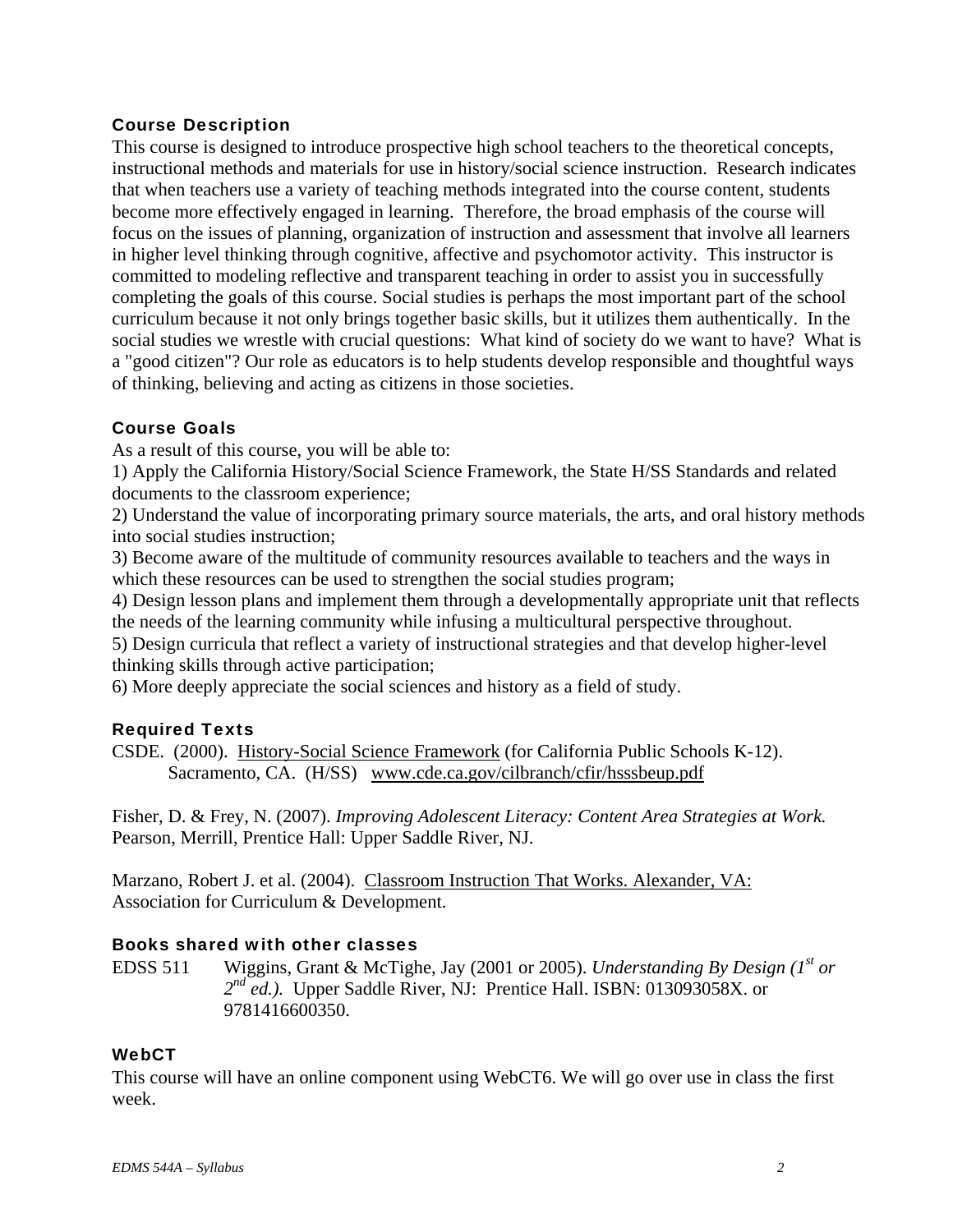## UNIVERSITY AND COLLEGE OF EDUCATION POLICIES AND PROCEDURES

#### California State University Faculty Furlough

You have heard that CSU has mandated that steps be taken to reduce expenditures for the 2009- 2010 school years. The Faculty has agreed to take furlough days to implement the reduction and to help avoid faculty/staff lay-offs. Your instructors have been required to identify the dates within the school year that will be furlough days and certify that no work will be done those days to satisfy legal and ethical requirements of the Calif. Labor Code. Your instructors will make every effort to ensure you receive the quality education you are due here at CSUSM.

#### Authorization to Teach English Learners

This credential program has been specifically designed to prepare teachers for the diversity of languages often encountered in California public school classrooms. The authorization to teach English learners is met through the infusion of content and experiences within the credential program, as well as additional coursework. Students successfully completing this program receive a credential with authorization to teach English learners. See "Authorization to Teach English Learners Competencies."

 *(approved by CCTC in SB 2042 Program Standards, August 02)* 

#### Students with Disabilities Requiring Reasonable Accommodations

Students are approved for services through the Disabled Student Services Office (DSS). This office is located in Craven Hall 5205, and can be contacted by phone at (760) 750-4905, or TTY (760) 750-4909. Students authorized by DSS to receive reasonable accommodations should meet with their instructor during office hours or, in order to ensure confidentiality, in a more private setting.

#### **Technology**

This course infuses technology competencies to prepare our candidates to use technologies, emphasizing their use in both teaching practice and student learning. Candidates are expected to use technology as part of their professional practice, as well as to research the topics discussed in this course.

#### College of Education Attendance Policy

Due to the dynamic and interactive nature of courses in the CoE, all students are expected to attend all classes and participate actively. At a minimum, a student must attend more than 80% of class time, or s/he may not receive a passing grade for the course at the discretion of the instructor.

*For this course:* **If you miss more than 2 sessions, you will not pass the course.** If you miss 2 sessions or a Saturday double session, you are not eligible for an "A." If extenuating circumstances occur, the student should contact the instructor as soon as possible to make appropriate arrangements. Notification of an absence does not constitute an excuse.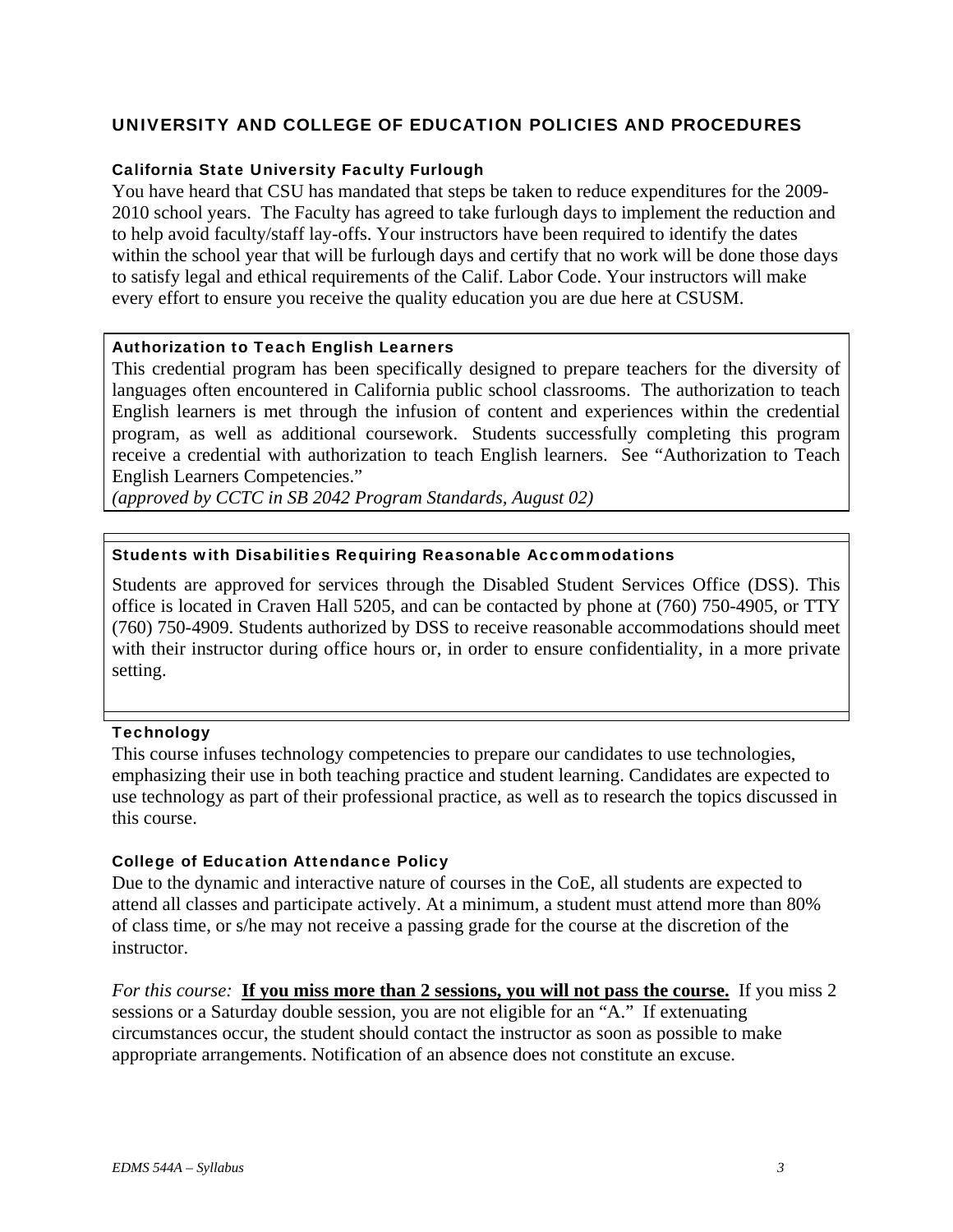#### All University Writing Requirement

Every course at the university must have a writing requirement of at least 2500 words. This course meets that requirement through the curriculum pacing guide, lesson plans, reading and in class reflections, strategy notebook reflections, and unit outlines.

#### CSUSM Academic Honesty Policy

"Students will be expected to adhere to standards of academic honesty and integrity, as outlined in the Student Academic Honesty Policy. All written work and oral presentation assignments must be original work. All ideas/materials that are borrowed from other sources must have appropriate references to the original sources. Any quoted material should give credit to the source and be punctuated with quotation marks.

Students are responsible for honest completion of their work including examinations. There will be no tolerance for infractions. If you believe there has been an infraction by someone in the class, please bring it to the instructor's attention. The instructor reserves the right to discipline any student for academic dishonesty in accordance with the general rules and regulations of the university. Disciplinary action may include the lowering of grades and/or the assignment of a failing grade for an exam, assignment, or the class as a whole."

Incidents of Academic Dishonesty will be reported to the Dean of Students. Sanctions at the University level may include suspension or expulsion from the University.

#### Plagiarism

As a professional educator and a credential candidate, it is expected that you will do your own work, and contribute equally to group projects and processes. Plagiarism or cheating is unacceptable under any circumstances. If you are in doubt about whether your work is paraphrased or plagiarized see the Plagiarism Prevention for Students website http://library.csusm.edu/plagiarism/index.html. If there are questions about academic honesty, please consult the University catalog.

## Appeals

Every student has the right to appeal grades, or appeal for redress of grievances incurred in the context of any class. Disputes may be resolved informally with the professor, or through the formal grades appeal process. For the latter, consult Dr. Prado-Olmos, Associate Dean.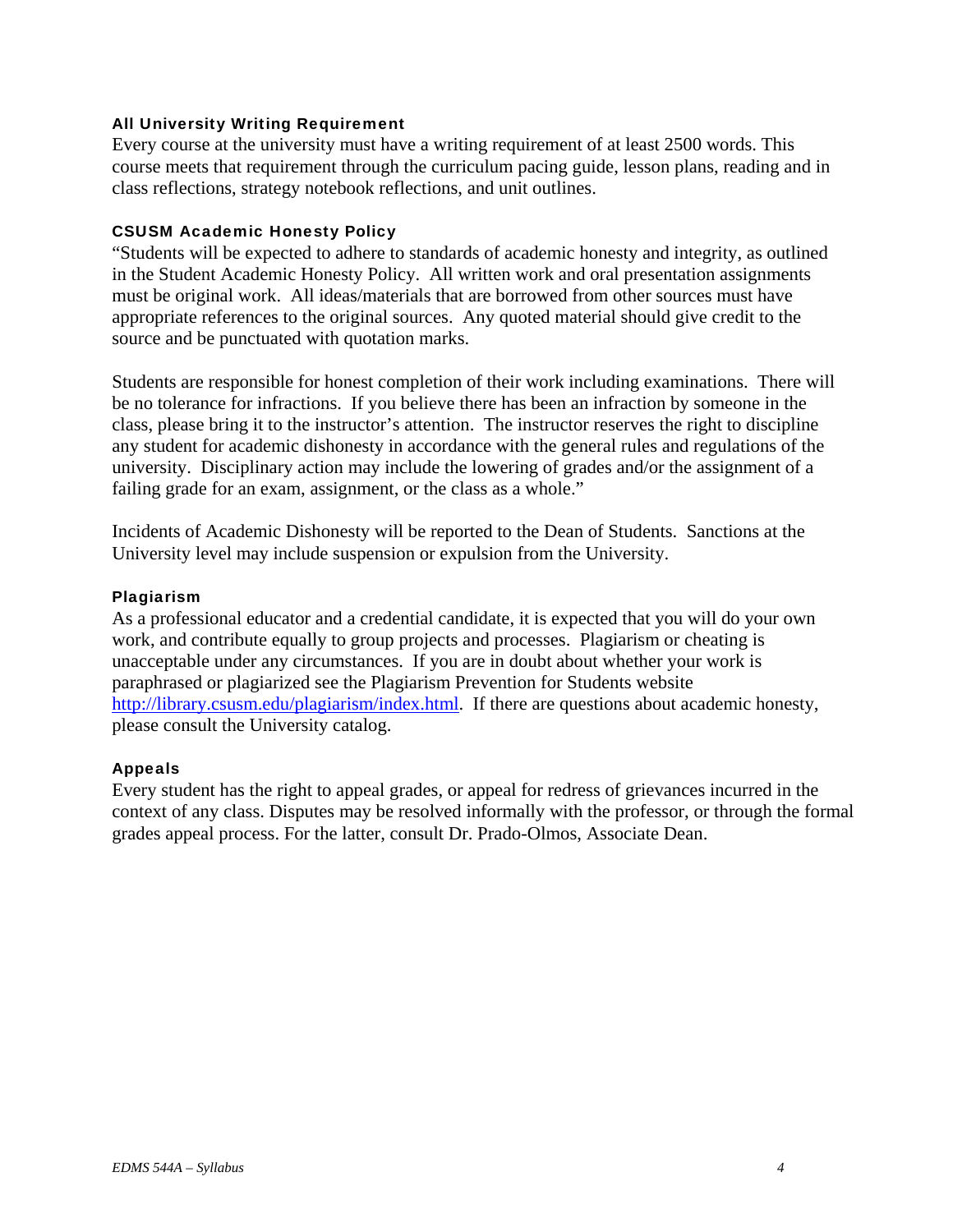#### Electronic Communication Protocol

Electronic correspondence is a part of your professional interactions. If you need to contact the instructors, e-mail is often the easiest way to do so. It is our intention to respond to all received e-mails in a timely manner. E-mail and on-line discussions are a very specific form of communication, with their own nuances and etiquette. Because e-mail is convenient and is used for both personal and professional purposes, you should be mindful of courtesies and limitations with regard to professional e-mail. You should not expect immediate responses to e-mail at any time, especially to queries posted on weekends and holidays, late at night, or early in the morning.

Reading and responding to e-mail takes a great deal of time. Often the response is more involved and complicated than can be adequately conveyed in e-mail form. If you have a multifaceted question or issue, it would probably be best to have a verbal discussion face to face or on the phone. E-mail sent in all upper case (or lower case) letters, major typos, slang, salutations that are very personal, etc. often communicate more than the sender originally intended. With that said, please be mindful of all e-mail and on-line discussion messages you send to your colleagues, to faculty members in the College of Education, or to persons within the greater educational community. All electronic messages should be crafted with professionalism and care.

Things to consider:

- Would I say in person or on the phone what this electronic message specifically says?
- How could this message be misconstrued?
- Can this message wait until I see the recipient in person?
- Does this message represent my highest self?
- Am I sending this electronic message to avoid a face-to-face conversation?

Most importantly, recognize that emotionally-charged messages never achieve the effect for which the author had hoped. E-mail messages based on anger, frustration, and sarcasm more often than not achieve the result of damaging the writer's professional and personal reputation. Before sending such a message ask youself if you would send this to a parent, a principal, or a school board member. Likewise, if there is ever a concern with an electronic message sent to you, please talk with the author in person in order to correct any confusion. The best advice is to wait 48 hours before sending or replying to any emotionally-charged e-mail. In that time period, you will likely have developed a more professional approach, and hopefully, have concluded that the matter should be pursued in person or not at all.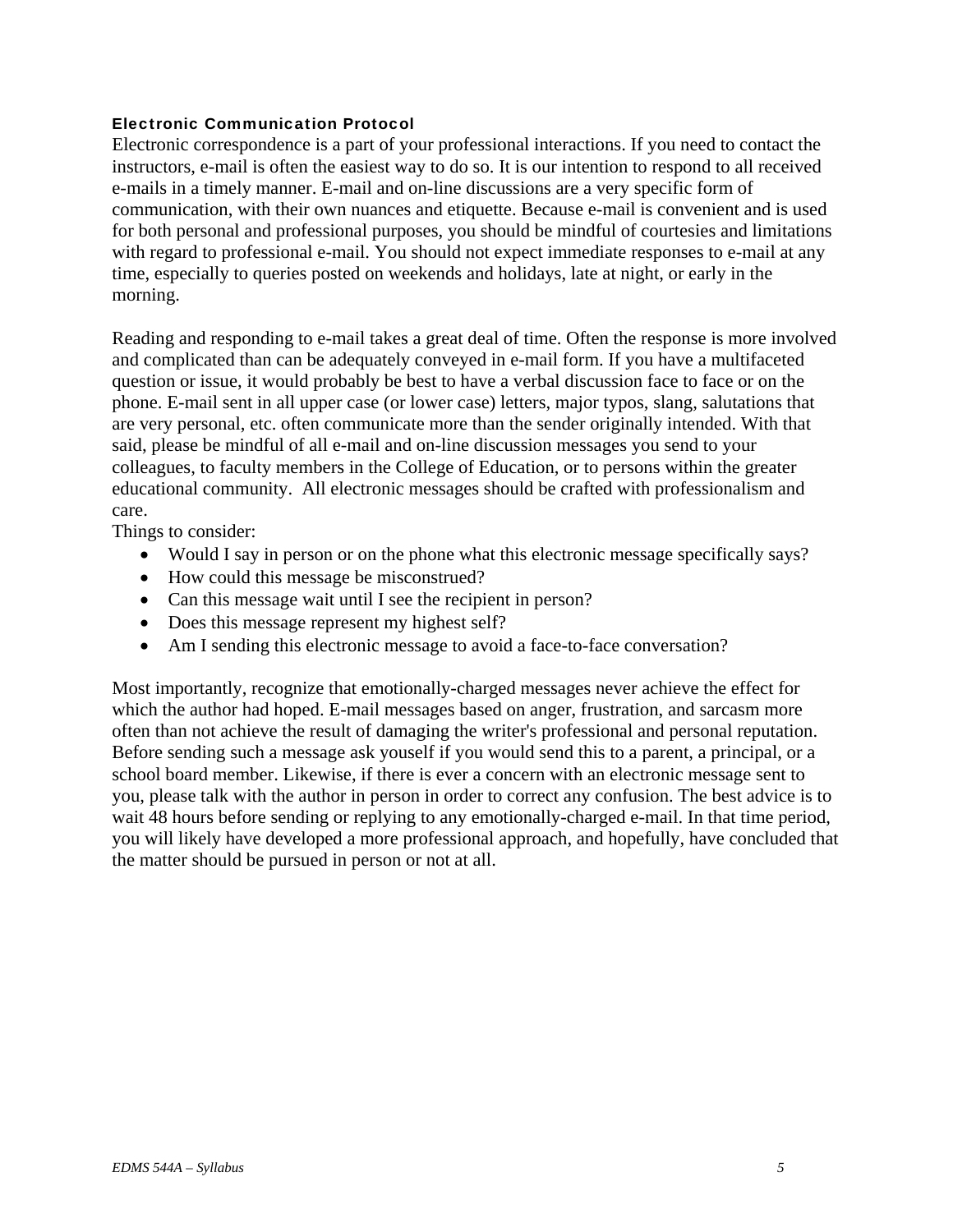#### California Teacher Performance Assessment (CalTPA)

Beginning July 1, 2008 all California credential candidates must successfully complete a stateapproved system of teacher performance assessment (TPA), to be embedded in the credential program of preparation. At CSUSM this assessment system is called CalTPA or the TPA for short. To assist your successful completion of the TPA a series of informational seminars are offered over the course of the program. TPA related questions and logistical concerns are to be addressed during the seminars. Your attendance to TPA seminars will greatly contribute to your success on the assessment. Additionally, COE classes use common pedagogical language, lesson plans (lesson designs), and unit plans (unit designs) in order to support and ensure your success on the TPA and more importantly in your credential program. The CalTPA Candidate Handbook, TPA seminar schedule, and other TPA support materials can be found on the COE website: http://www.csusm.edu/coe/CalTPA/CalTPA.html

## Teacher Performance Expectation (TPE) Competencies

This course is designed to help teachers seeking the Single Subject Credential to develop the skills, knowledge, and attitudes necessary to assist schools and district in implementing an effective program for all students. The successful candidate will be able to merge theory and practice in order to realize a comprehensive and extensive educational program for all students. The following TPE's are addressed in this course:

Primary Emphasis

TPE10- Instructional Time<br>Secondary Emphasis: TPE 1b-Subject Specific Pedagogical Skills for SS Teaching Assignment TPE 3- Interpretation and Use of Assessments TPE 4- Making Content Accessible TPE 6c-Developmentally Appropriate Practices in Grades 9-12 TPE 6d-Developmentally Appropriate Practices for Special Education TPE 9- Instructional Planning

TPE 2- Monitoring Student Learning During Instruction TPE 5- Student Engagement TPE 7- Teaching English Learners TPE11- Social Environment TPE12- Professional, Legal, and Ethical Obligation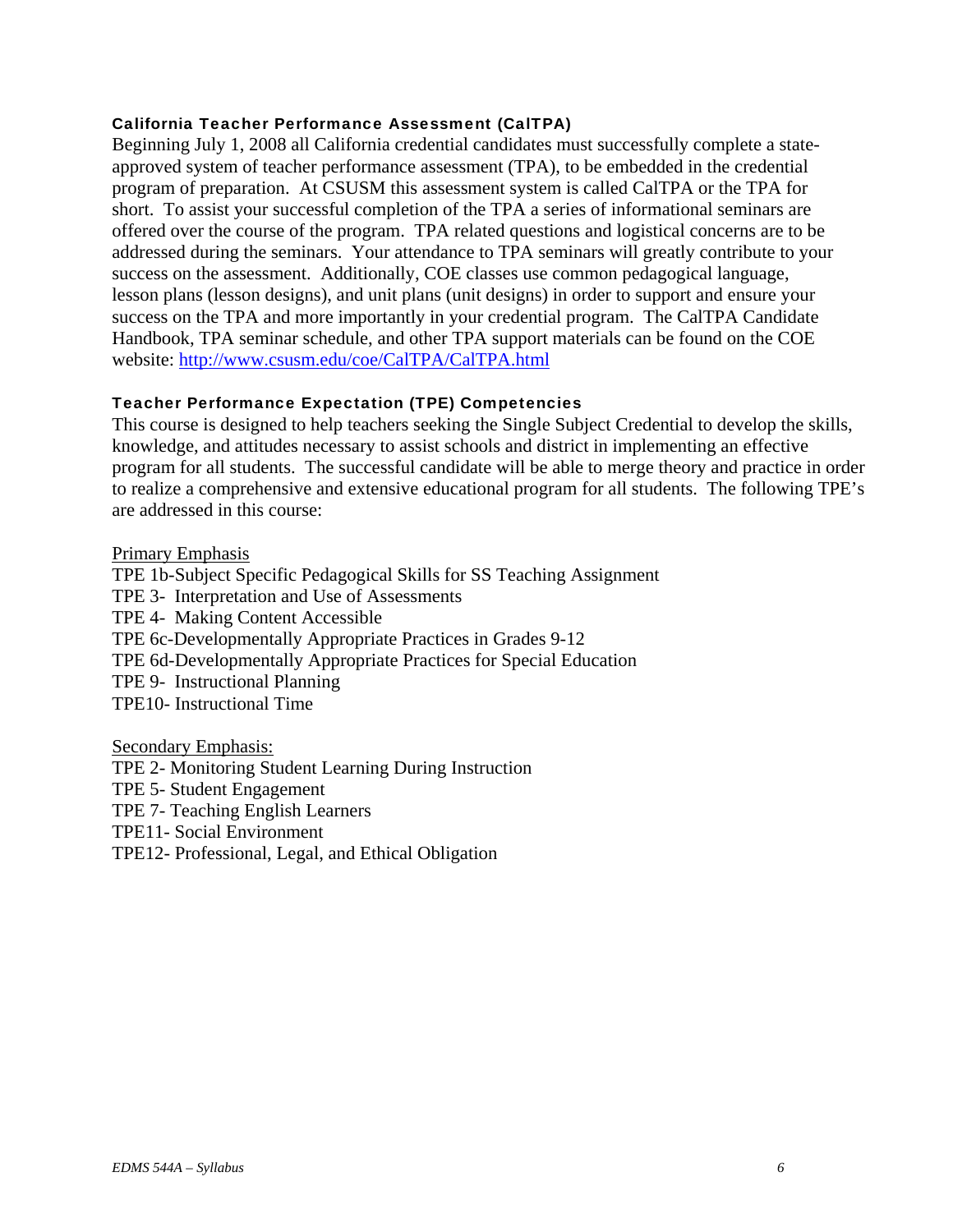## Course Requirements

Teacher education is a professional preparation program. It is expected that teacher candidates will come to class prepared to discuss the readings, submit required assignments, and participate in class activities. Teacher candidates are expected to adhere to academic honesty and integrity, standards of dependability, confidentiality and writing achievement. Because it is important for teachers to be able to effectively communicate their ideas to students, parents, colleagues, and administrators, writing that is original, clear and error-free is a priority for the College of Education.

 *after one week.* **It is expected that work will be turned in on time. Please discuss individual issues with the instructor. Points will be deducted if assignments are submitted late.** *Half credit for any late assignments turned in within one week of the original due date. No assignments will be accepted* 

## ASSIGNMENTS

Detailed assignments and rubrics will be handed out in class.

## Curriculum Pacing Guide

Each student will be responsible for creating a curriculum pacing guide for a class they are teaching in Beginning Teaching Candidacy. This pacing guide will be created using Understanding by Design methodology, the CA H/SS Standards, textbooks and other supplemental material.

## Book/Strategy Presentation

Each student will be responsible for presenting chapters and strategies from the Marzano or Fisher and Frey books. In groups, students will be responsible for presenting the information found in these books and highlighting the most useful strategies for the rest of the class by teaching a lesson using the strategy.

## Lesson Plan

## (*TPE 1b, 3, 4, 9,10*)

This lesson plan will use the universal lesson design format that includes the essential elements of a lesson. This lesson will also reflect a multicultural approach to the Social Studies and provide accommodation for diverse learners.

## Unit Plan Outline

## (*TPE 1b, 3, 4, 9, 10*)

As with the lesson plan, this unit will include the essential elements of a unit plan. It will make distinction between goals and objectives, provide a variety of activities that build both conceptual understanding and skills. It will include at least two lesson plans that build toward the goals of the unit. It is expected that this unit will be implemented during student teaching.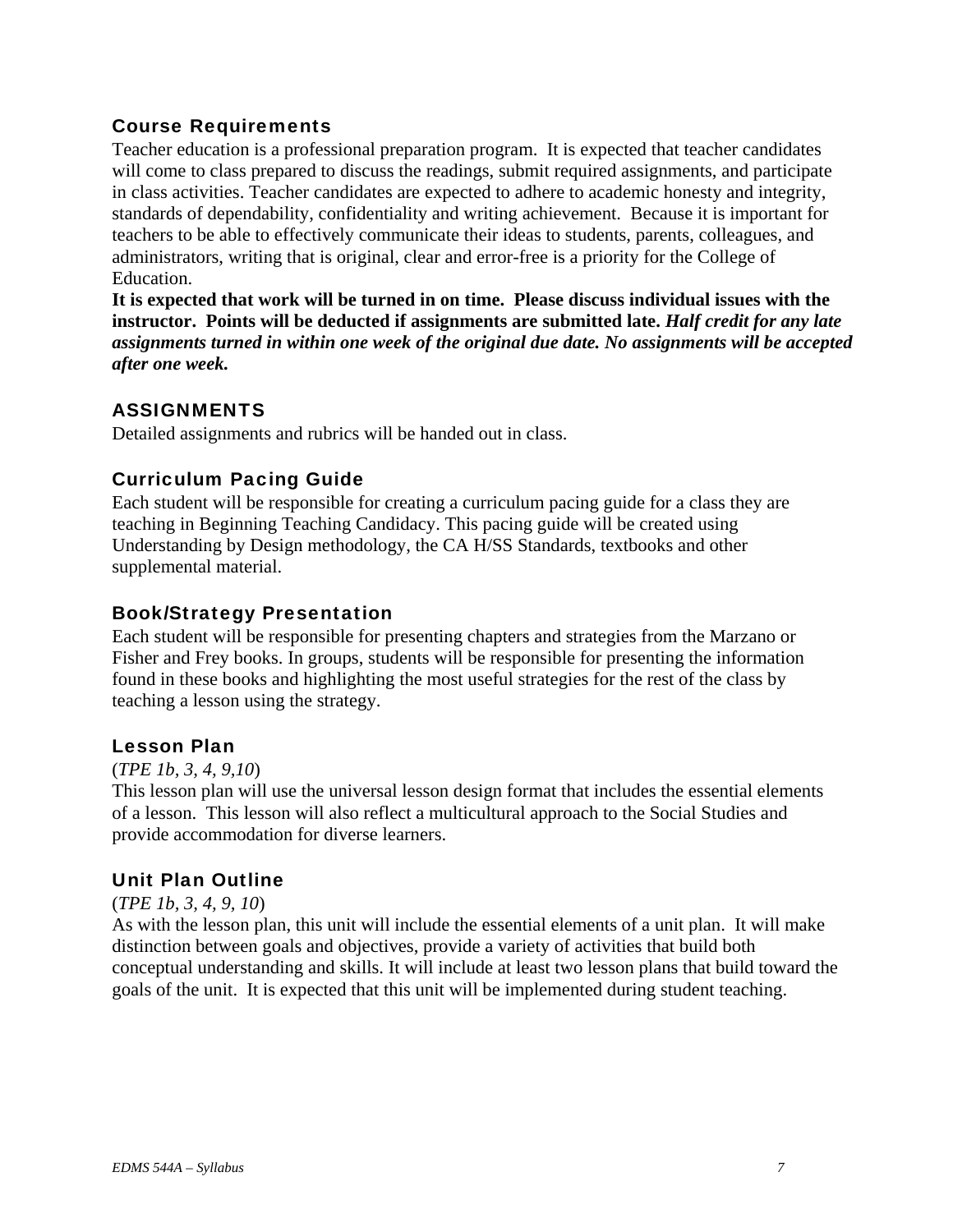## Reflections

## *(TPE 1b, 10)*

Each lesson, students will be asked to write reflections on the readings and class activities. These reflections will be assessed on comprehension, analysis and integration of the material. In addition, "summary reflections" in the areas of *Subject-specific Pedagogical Skills (1B) and Instructional Time (10)* will be written for inclusion and archived in Taskstream. Failure to complete any portion of Taskstream assignment will result in no credit for the course.

## Strategies Notebook

## (*TPE 1b, 3, 4, 6c, 6d*)

Students will develop a notebook of portable teaching and learning strategies that can be used for specific purposes in a variety of situations. This notebook will include categories such as thinking skills, openers, literacy skills, assessment strategies and more. Each entry will be formatted to include purposes of strategy, step-by-step implementation and reflective analysis. It should be constructed so that individual strategies can be entered and updated throughout the teacher's career. This is an on-going assignment that will be evaluated in EDSS544B – second semester.

## Professionalism

## (*TPE 12, 13*)

Each student will be assessed according to the Group Participation Rubric. This assessment will focus on collaborative skills and professional responsibilities. Because this course is part of an accredited program that leads to professional certification, students are expected to demonstrate behavior consistent with a professional career. Students must:

- Attend all class meetings
- Arrive on time just as you would at a school site. Late arrivals to and early departures from class will alter the final grade.
- Prepare carefully for class.
- Complete all assignments on time. Late assignments will receive a 20% reduction in points for each day (not each class meeting) late. Occasionally a student may be asked to revise an assignment. If so, the revised work must be submitted no later than one week after it was returned and may not be eligible for full credit. If you are absent when an assignment is due, you may submit the work via email so that it is not counted late. Receipt of the assignment will be returned by the instructor.
- Interact professionally and collaborate responsibly with your colleagues. Teacher education is a professional preparation program and students will be expected to adhere to standards of dependability, academic honesty and writing achievement.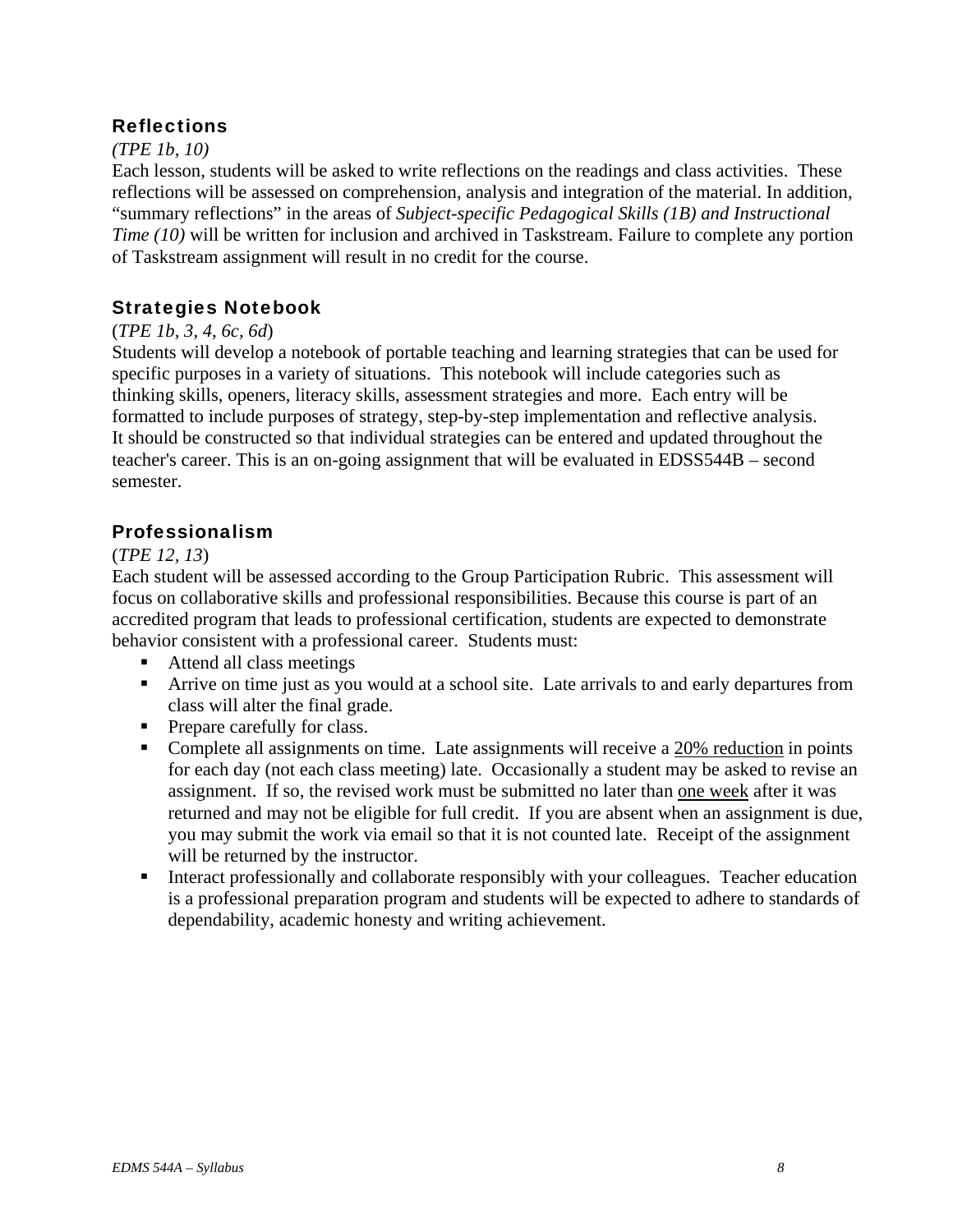## **GRADE**

| 20% |
|-----|
| 15% |
| 15% |
| 10% |
| 10% |
| 20% |
| 10% |
|     |

## Assessment

## "A" students:

- 1. Demonstrate serious commitment to their learning, making full use of the learning opportunities available to them and searching out the implications of their learning for future use.
- 2. Complete all assignments thoroughly, thoughtfully, and punctually.
- 3. Make insightful connections between all assignments and their developing overall understanding of methods of teaching social studies and its effects on student learning; they continually question and examine assumptions in a genuine spirit of inquiry.
- 4. Always collaborate with their colleagues in professional, respectful and productive ways, enhancing each participant's learning and demonstrating personal integrity.
- 5. Show high level achievement of course goals.
- 6. Consistently complete all class preparation work and are ready to engage in thoughtful discourse.
- 7. Demonstrate responsibility to meeting attendance requirements (miss fewer than 2 classes or have fewer than 2 tardies/leave class early) See COE policy at end of syllabus.

## "B" students:

- 1. Simply comply with the course requirements and expectations.
- 2. Complete all/most assignments, usually thoroughly, thoughtfully, and punctually.
- 3. Usually connect assignments to their developing overall understanding of social studies and its effects on student learning; may be satisfied with "accepting" their learning as it's "received" without examining, very deeply, their and others' assumptions or seeking a deeper understanding of the implications.
- 4. Show reasonable achievement of course goals.
- 5. Generally collaborate with their colleagues in professional, respectful and productive ways, enhancing each participant's learning and demonstrating personal integrity.
- 6. Complete most class preparation work and are ready to engage in thoughtful discourse
- 7. Demonstrate responsibility to meeting the attendance requirements (miss fewer than three classes or have more than 3 tardies/leave class early). See COE policy at end of syllabus.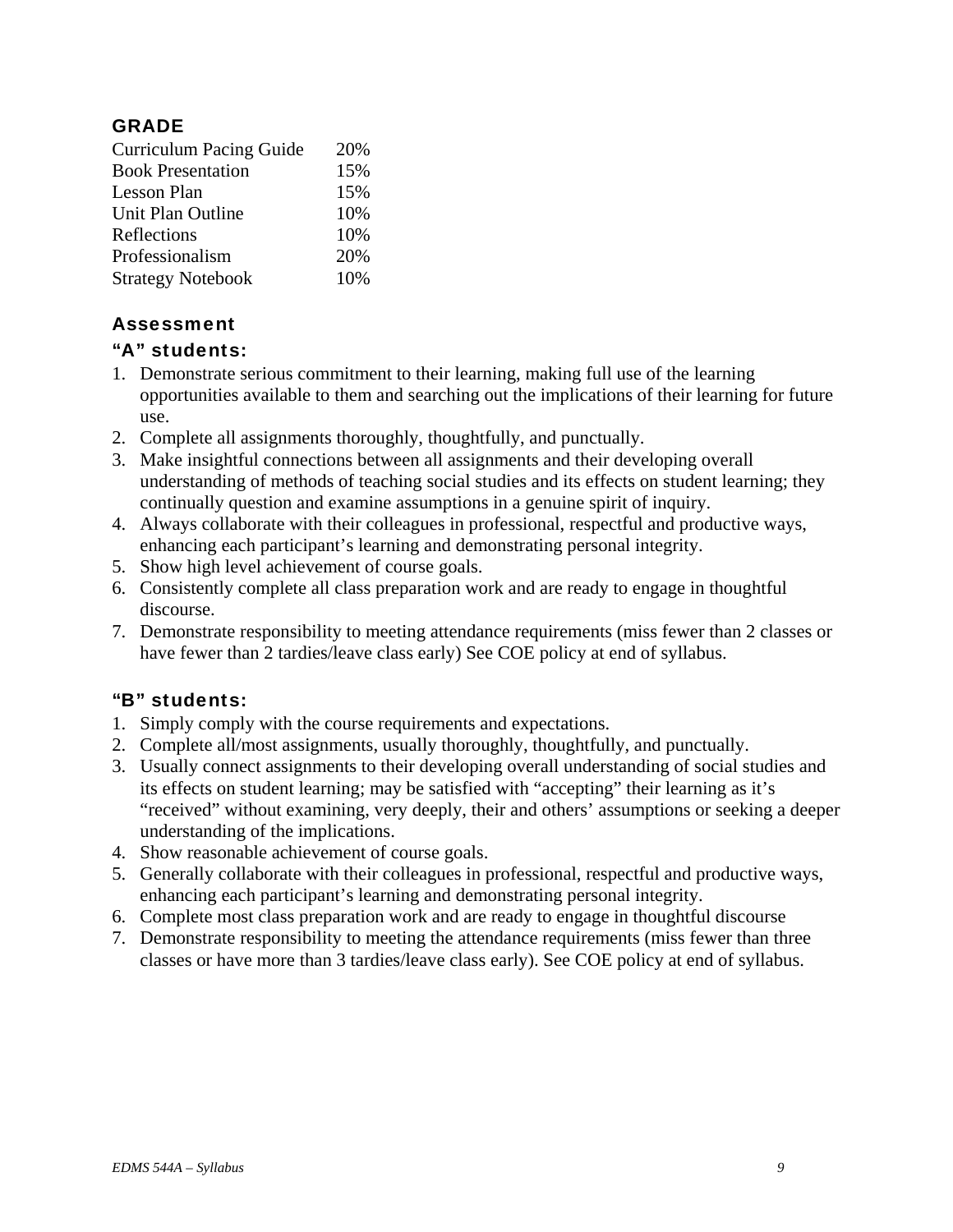## "C" students:

- 1. Demonstrate an inconsistent level of compliance to course requirements and expectations.
- 2. Complete all/most assignments but with limited thoroughness, thoughtfulness, and/or punctuality.
- 3. Make limited connections between assignments and their developing overall understanding of social studies and its effects on student learning; may not be open to examining assumptions or implications and might actually "dismiss" the role of building students' literacy skills through social studies.
- 4. Attempt but show limited progress in achieving course goals.
- 5. Collaborate with their colleagues in ways that are not always professional, respectful or productive; participants may be distracted from learning and/or personal integrity may not be demonstrated.
- 6. Complete some class preparation work and are generally under-prepared to engage in thoughtful discourse
- 7. Meet the minimum attendance requirements or have excessive tardies/leave class early. See COE policy at end of syllabus.

## "D" or "F" students:

Fail to meet the minimum requirements of a "C." The specific grade will be determined based on rate of assignment completion, attendance, etc.

In order to receive a California State Teaching Credential, you must maintain a B average in your College of Education classes and receive no lower than a C+ in any one course. A grade lower than a C+ indicates serious concern about a student's readiness for a teaching credential—significant concerns exist about his/her quality of learning, quality of work, etc. If you are concerned about meeting this requirement at any time, you should talk with your instructor.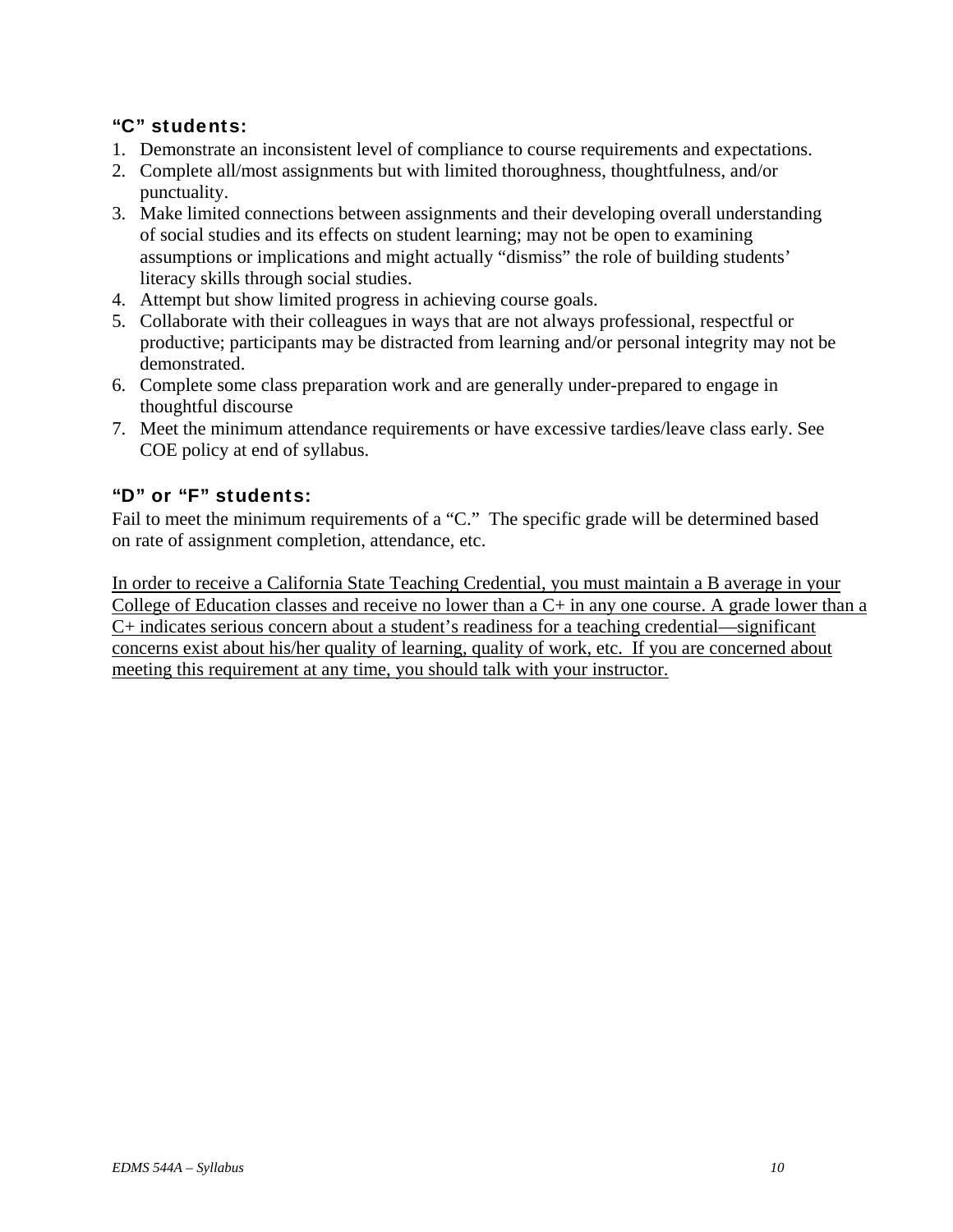## Generally Accepted Attributes of Highly Effective Teachers

(as seen in pre-service programs**)**  (Stall, 2007; Roberts and Kellough, 2000; Stone, 2002; McEwan, 2002; Baldwin, Keating and Bachman, 2003; Johnson and Johnson, 1994; COE Mission Statement, 1997)

#### The following will be used as a guideline for defining each attribute:

- 1. **General classroom attendance, promptness, and participation:** is on time, respects time boundaries (breaks, etc.), regularly attends class, and actively participates.
- 2. **Attention to classroom discussion protocols** (per Epstein's Five Stage Rocket)**:** respects time limitations, recognizes and respects the perspectives of fellow classmates, gives wait time, listens actively, uses non-interruptive skills, mediates disagreements by working to understand others' perspectives and finding common ground, genuinely encourages all to participate.
- 3. **Social and cooperative skills (as illustrated in cooperative projects)**: assumes responsibility of one's roles, is open to consensus and mediation, effectively communicates ideas, attends group meetings, is dependable, respects others' ideas, expects quality work from self and colleagues, manages time effectively, uses organizational skills and leadership skills, is assertive but not aggressive, uses reflection as a means of evaluation, motivates and offers positive reinforcement to others.
- 4. **Attention to assignments:** meets time deadlines, produces quality products, responds cooperatively to constructive criticism, uses rubrics or other stipulated criteria to shape an assignment, prioritizes tasks and performs/supervises several tasks at once.
- 5. **General classroom demeanor:** is professional, creative, kind, sensitive, respectful, has a sense of humor, is supportive of fellow classmates and instructors; recognizes others' perspectives as valid and works to include all "voices" in the classroom; is aware of and responsive to issues and behaviors that might marginalize colleagues in the classroom.
- 6. **Flexibility:** is responsive when reasonable adjustments to the syllabus, curriculum, schedule, and school site assignments become necessary (common to the educational arena); can work through frustrations by problem-solving with others and not letting emotional responses dominate or impair thinking; "bounces" back easily; can work calmly under stress.
- 7. **Commitment to ensuring social justice and equity for all students:** is able to identify issues of social justice and equity in the classroom; possesses and continually develops pluralistic and divergent perspectives on educating students; holds high expectations for all learners; applies appropriate instructional strategies to ensure equal outcomes for diverse students; is willing and eager to collaborate with others, especially curriculum specialists, community leaders, and parents on preparing relevant and appropriate instructional activities, curricular units, and school structures that would provide equitable outcomes for students from different linguistic, cultural, and social economic backgrounds.
- 8. **Openness to and enthusiasm for learning:** can engage with a variety of educational ideas with an open mind and a sense of exploration; demonstrates passion for and metacognition of learning across the curriculum and within discipline areas; takes advantage of learning opportunities and seeks out additional opportunities for learning.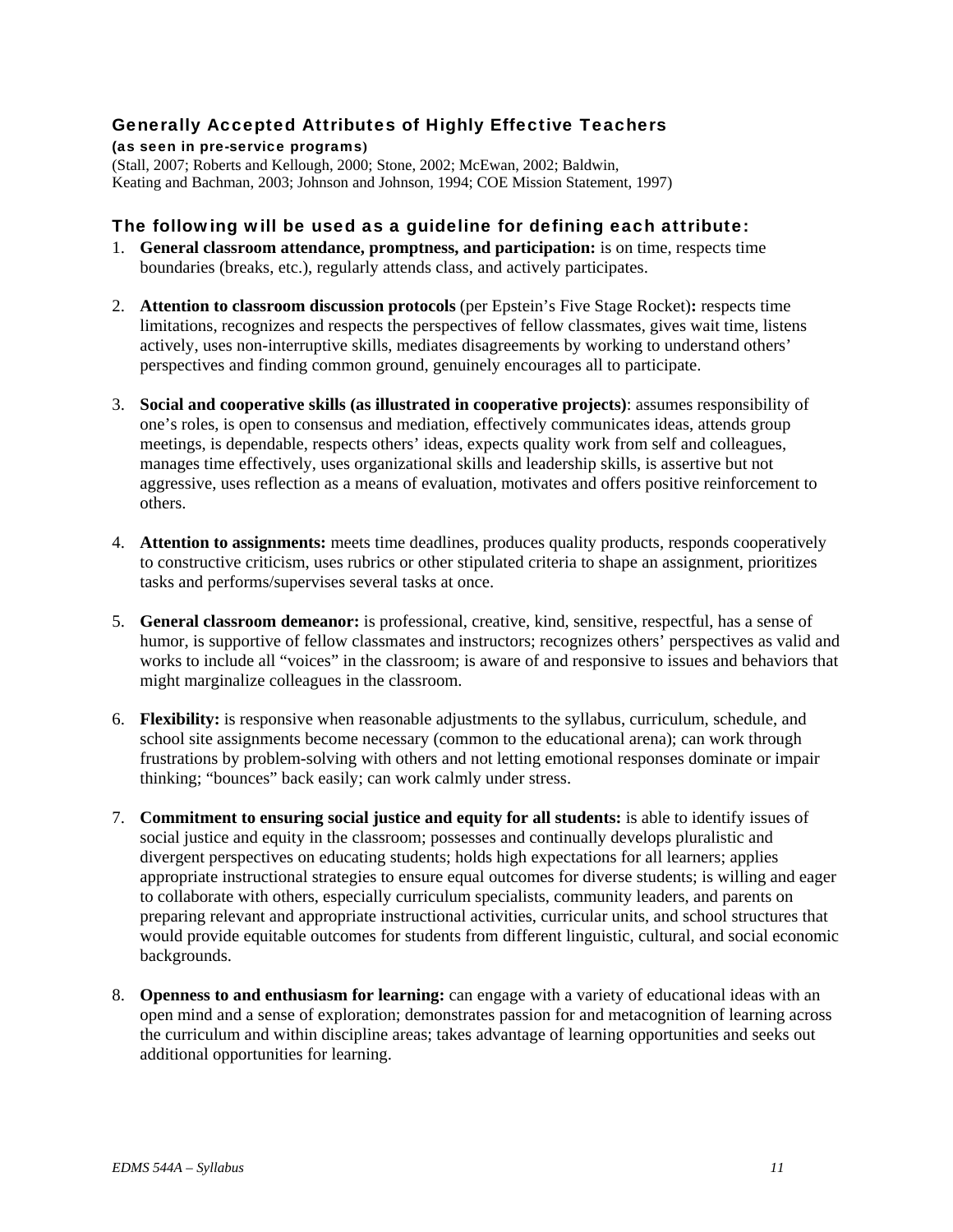# **SCHEDULE**

# **Tentative Calendar (Subject to Change)**

| <b>Date</b>                                        | <b>Topic</b>                                                                                                                                                                                                           | <b>Reading Assignment Due</b>                                                                                                                                                                                            | <b>Assignment Due</b>                                                                                                                          |
|----------------------------------------------------|------------------------------------------------------------------------------------------------------------------------------------------------------------------------------------------------------------------------|--------------------------------------------------------------------------------------------------------------------------------------------------------------------------------------------------------------------------|------------------------------------------------------------------------------------------------------------------------------------------------|
| $*$ $9/8$                                          | Introductions<br>Syllabus/Jumping in!<br>Why Teach Social Studies?<br>Logistics<br>CA H/SS Standards<br>What are they? What is my<br>responsibility in teaching them?<br>How do standards fit non-<br>standard people? | CA H/SS Framework<br>$\bullet$<br>Peruse it, and gain a<br>$\bullet$<br>general overview of<br>what is included.<br>Locate skills standards<br>$\bullet$<br>vs. content standards                                        | Bring H/SS<br>$\bullet$<br>Framework to class<br><b>Bring National</b><br>$\bullet$<br>Standards to class                                      |
| 9/15                                               | Lesson Planning/Unit Planning<br>What is the big idea?<br>Understanding by<br>Design/backwards planning                                                                                                                | Read all chapters on<br>$\bullet$<br><b>Identifying Desired</b><br>Results (enduring<br>understandings, essential<br>questions, knowledge<br>and skills)(UBD)<br>Read Marzano Chs 1-6<br>$\bullet$                       | Bring Wiggins &<br>$\bullet$<br>McTighe<br>Understanding by<br>Design<br>Bring H/SS<br>$\bullet$<br>Framework to class<br>Reader response<br>٠ |
| 9/22                                               | Lesson Planning/Unit Planning<br>continued<br>Assessment and student<br>performance<br><b>Reading Strategies</b>                                                                                                       | Read all chapters related<br>$\bullet$<br>to assessment (UBD)<br>Reader response - more<br>$\bullet$<br>information in class<br>Read Marzano Chs 7-13<br>$\bullet$                                                       | Reader response<br>$\bullet$<br>Bring Wiggins &<br>McTighe<br>Understanding by<br>Design<br>Bring H/SS<br>Framework to class                   |
| 10/3<br><b>SAT</b><br>At<br><b>SDA</b><br>Rm<br>31 | Unit/ Lesson Planning workshop<br>Planning Learning Experiences and<br>Instruction<br>Primary Sources and Oral History                                                                                                 | Reader response - more<br>$\bullet$<br>information in class<br>Read all chapters related<br>$\bullet$<br>to planning learning<br>$\bullet$<br>experiences and<br>instruction (UBD)<br>Fisher & Frey Chs 1-5<br>$\bullet$ | Reader response to<br>$\bullet$<br>book<br>Bring textbook for<br>class you are<br>teaching<br>Bring 4 items that<br>represent you              |
| 10/20                                              | Lesson Planning/Unit Planning<br>continued<br>Writing to Learn<br>Graphic Organizers                                                                                                                                   | Fisher & Frey Chs 6-10<br>$\bullet$                                                                                                                                                                                      | <b>Curriculum Pacing</b><br>$\bullet$<br>Guide due<br>Reader response to<br>$\bullet$<br>book                                                  |
| 11/7<br><b>SAT</b><br>At<br><b>SDA</b><br>Rm<br>31 | Using the textbook, moving beyon<br>the questions at the end of the<br>chapter.<br><b>Strategy Presentations</b>                                                                                                       | $\bullet$                                                                                                                                                                                                                | Book/strategy<br>$\bullet$<br>presentations due<br>Bring rough Draft of<br>Lesson Plan<br><b>Bring Strategy</b><br>Notebook to class           |